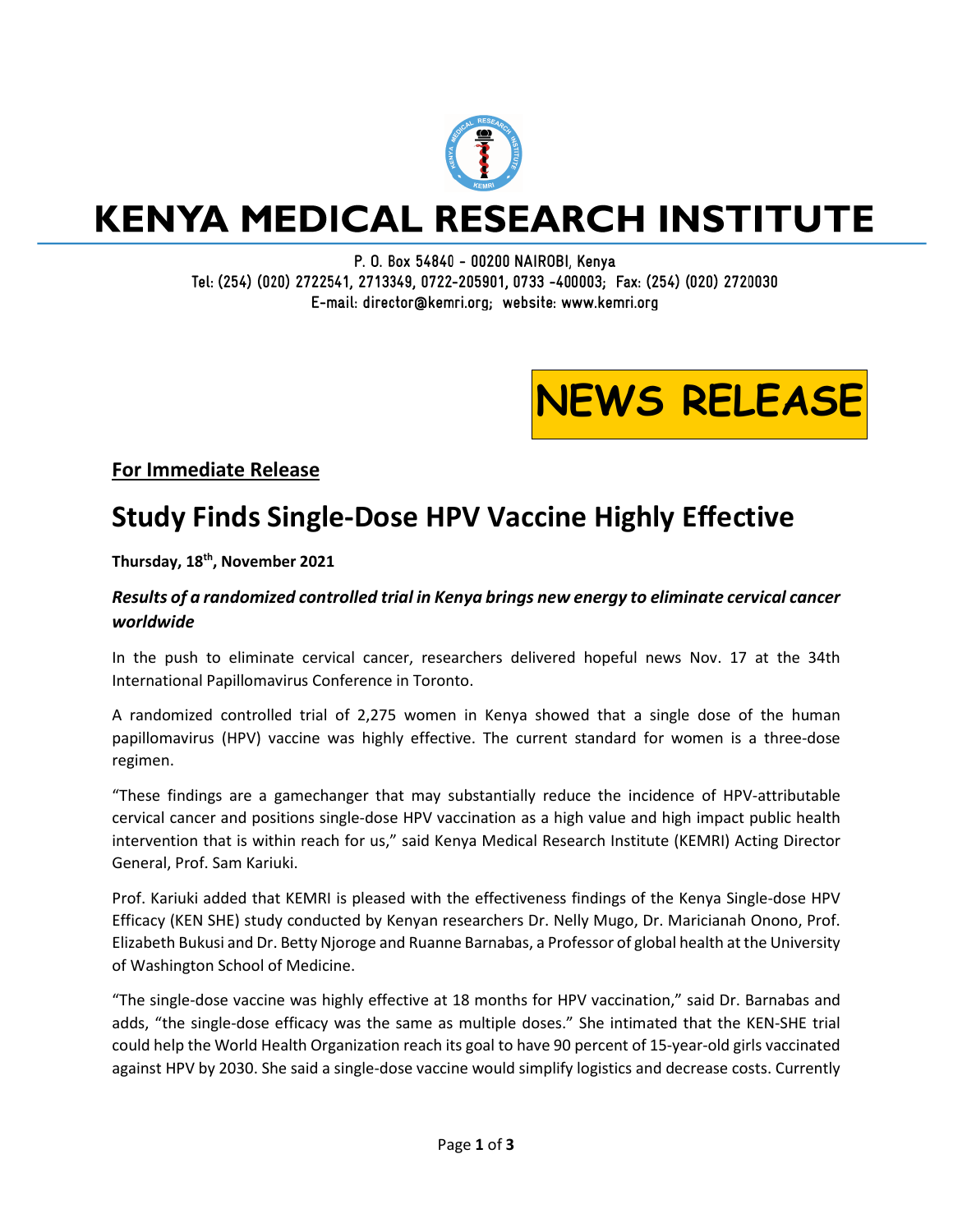just 15 percent of women are vaccinated, according to an analysis published in March in [Preventive](https://www.sciencedirect.com/journal/preventive-medicine/vol/144/suppl/C)  [Medicine,](https://www.sciencedirect.com/journal/preventive-medicine/vol/144/suppl/C) which outlined a course of action to eliminate the disease.

Like many African countries, the Kenya HPV vaccine program rollout has faced the challenges of vaccine delivery, low uptake of the second HPV dose coupled with global HPV vaccine shortages. According to Prof. Kariuki, "a single-dose HPV vaccination schedule could alleviate financial and logistical barriers that we currently face. KEMRI will work closely with the Ministry of Health and the researchers in the translation of these findings into action and ensuring that every girl and young woman gets this single shot".

In the trial, adolescent girls and young women 15 to 20 years old were randomly assigned a therapy and followed from December 2018 to June 2021:

- 760 received a bivalent vaccine that covered two strains of HPV (16/18), which represent 70 percent of cases;
- 758 received a nonvalent vaccine that covered seven strains of HPV (16/18/31/33/45/52/58), which represent 90 percent of cases;
- 757 received a vaccine that protects against meningococcal meningitis.

After 18 months, the bivalent vaccine was 97.5 percent effective against HPV 16/18 and the nonavalent vaccine was 97.5 percent effective against HPV 16/18. The nonavalent vaccine was 89 percent effective against HPV 16/18/31/33/45/52/58. Even if women tested positive for one strain of HPV, the vaccine protected them from other strains of the virus.

The majority of participants (57 percent) were between 15 and 17 years old and most reported one lifetime sexual partner (61 percent). To be eligible, participants needed to be sexually active, have no more than five lifetime partners, be HIV-negative, and have no history of HPV vaccination.

Researchers said more studies need to be done to test how long the vaccine lasts.

"This trial brings new energy to the elimination of cervical cancer. It brings great hope to the women living in countries like Kenya, who have a high burden of the disease," said Dr. Mugo, senior principal clinical research scientist with the Center for Clinical Research at the Kenya Medical Research Institute in Nairobi. She also is a UW associate research professor of global health.

Researchers said one impetus for the trial was the cervical cancer ward at the Kenyatta National Hospital in Nairobi. They said they want the ward empty.

"I believe that I will see cervical cancer eliminated in my lifetime," said Dr. Onono with KEMRI. "So, let's do this -- one shot for every woman!"

According to the WHO, most sexually active women and men will be infected with HPV at some point in their lives and some will be repeatedly infected. The peak time for acquiring infection among both women and men is shortly after becoming sexually active. While nine out of 10 HPV infections go away by themselves in two years, others lead to cancer of the reproductive system, mainly cervical cancer. HPV also can cause cancers of the cervix, vagina, vulva, penis, and oropharyngeal cancer (throat, tongue, and tonsils).